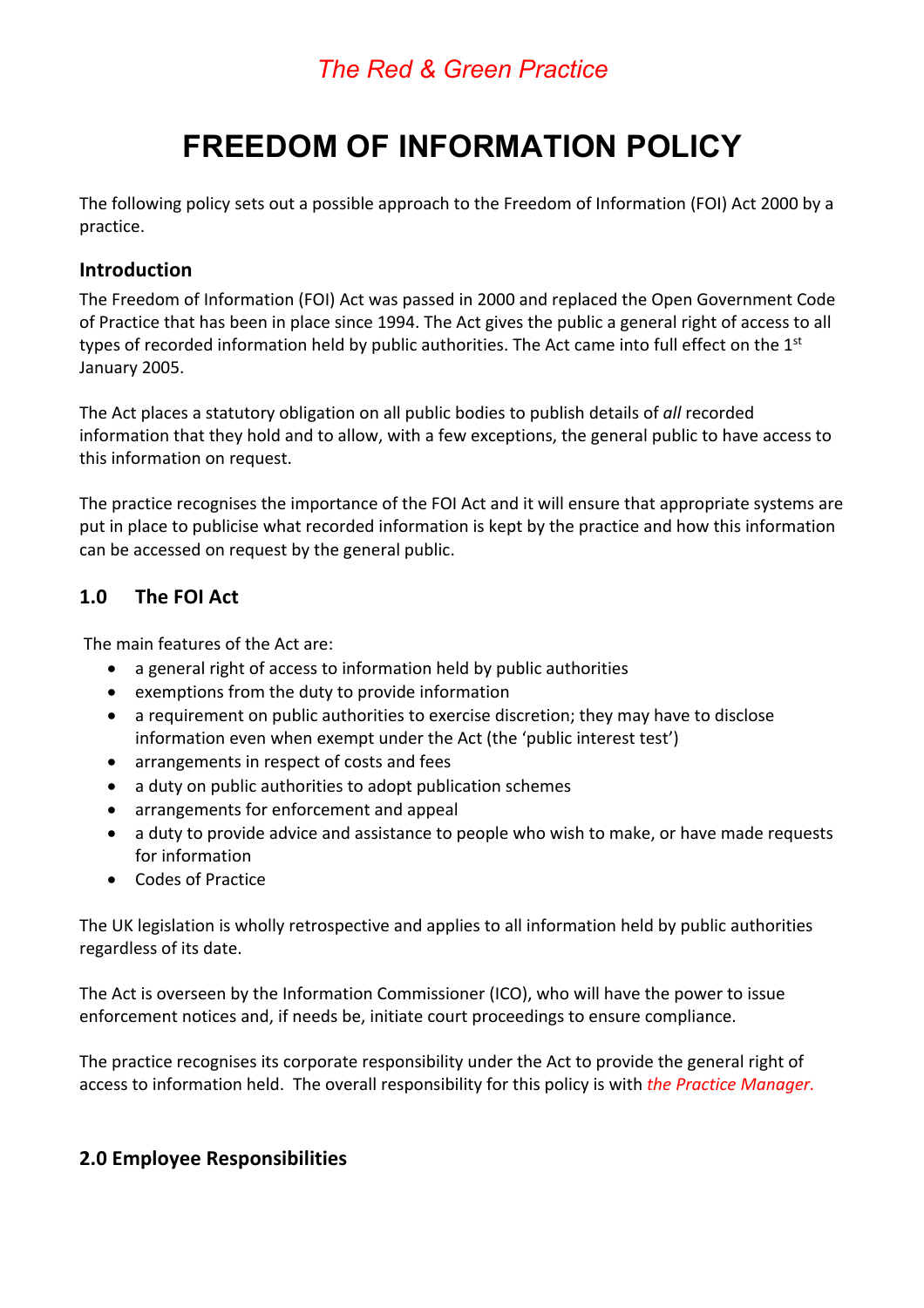All employees will, through appropriate training and responsible management:

- observe all forms of guidance, codes of practice and procedures about the secure storage, closure, retention and disposal of documents and records.
- be aware that ultimately the general public may have access to any piece of information held within the practice and must pay due regard to how they record information as part of their normal duties.
- on receipt of an information request immediately notify the IG/FOI lead.
- provide information promptly when requested from the IG/FOI lead.
- understand that breaches of this Policy may result in disciplinary action, including dismissal.

#### **3.0 Organisation Responsibilities**

The practice will:

• Comply with the FOI Act and sees it as an opportunity to enhance public trust and confidence in the practice.

Ensure that there is always one person with overall responsibility for FOI. Currently this person is *the Practice Manager.*

- Maintain a comprehensive 'Publication Scheme' see Appendix A that provides information which is readily accessible without the need for a formal FOI Act request.
- Seek to satisfy all FOI Act requests promptly and within 20 working days. However, if necessary, we will extend this timescale, to give full consideration to a public interest test. If we do not expect to meet the deadline, we will inform the requester as soon as possible of the reasons for the delay and when we expect to have made a decision.
- Continue to protect the personal data entrusted to us, by disclosing it only in accordance with the Data Protection Act 2018. Personal data cannot be disclosed in an FOI request.
- Provide advice and assistance to requesters to facilitate their use of FOI Act. We will publish our procedures and assist requesters to clarify their requests so that they can obtain the information that they require.
- Work with the Clinical Commissioning Group, NHS England, the local Area Team and other bodies with whom we work to ensure that we can meet our FOI Act obligations, including the disclosure of any information that they hold on our behalf.
- Apply the exemptions provided in the FOI Act and, where qualified exemptions exist, the practice will disclose the information unless the balance of public interest lies in withholding it.
- Consult with third parties before disclosing information that could affect their rights and interests. However, according to the FOI Act, the practice must take the final decision on disclosure.
- Charge for information requests in line with the FOI Act fees regulations or other applicable regulations, including the Data Protection Act 2018.
- Record all FOI Act requests and our responses and will monitor our performance in handling requests and complaints.
- Ensure that all staff are aware of their obligations under FOI Act and will include FOI Act education in the induction of all new staff.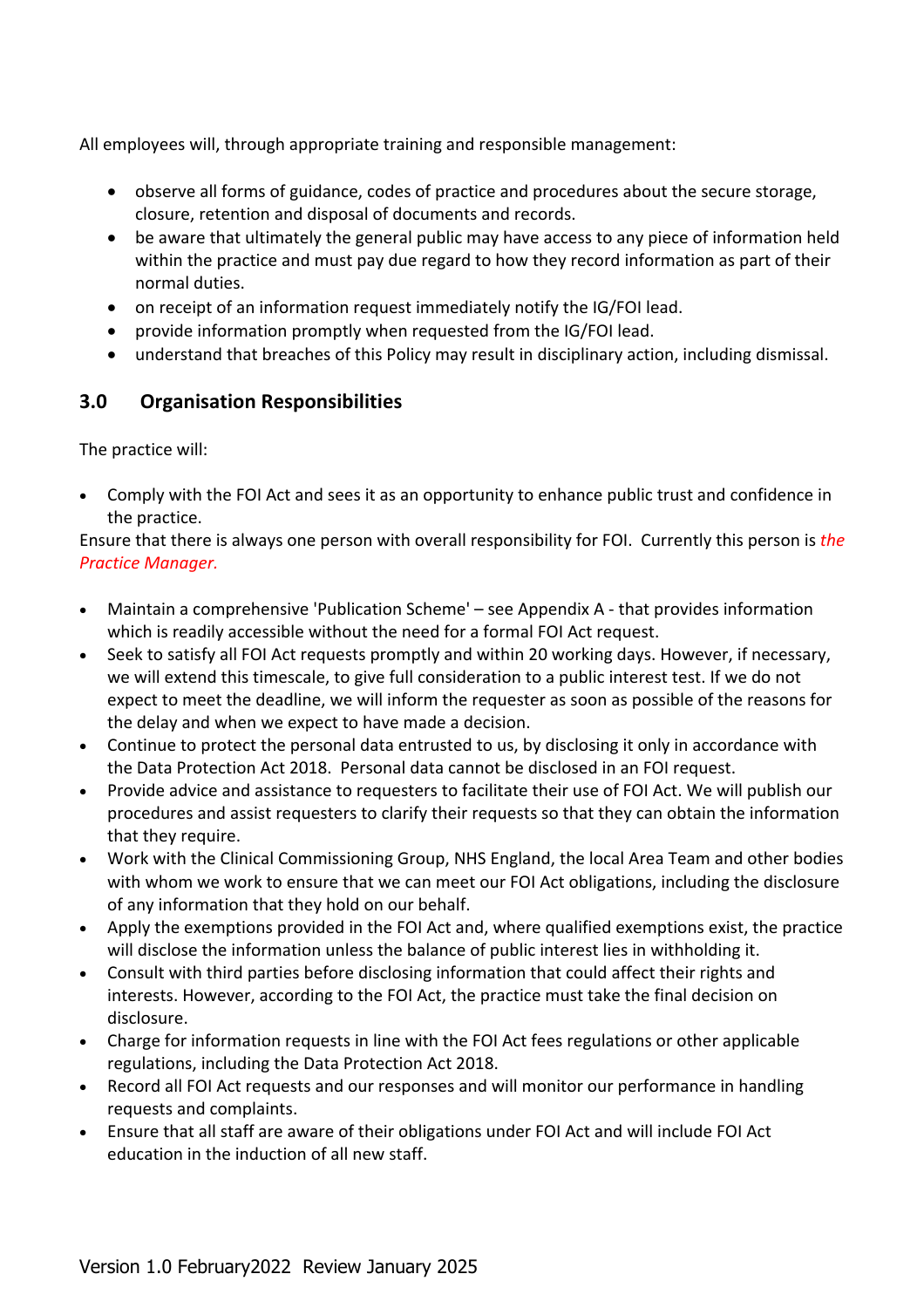Information held by the practice that is not published under this scheme can be requested in writing, when it's provision will be considered in line with the FOI provisions and exemptions.

#### **References**

Gov.uk - Freedom of Information Act 2000

ICO Model Publication Scheme information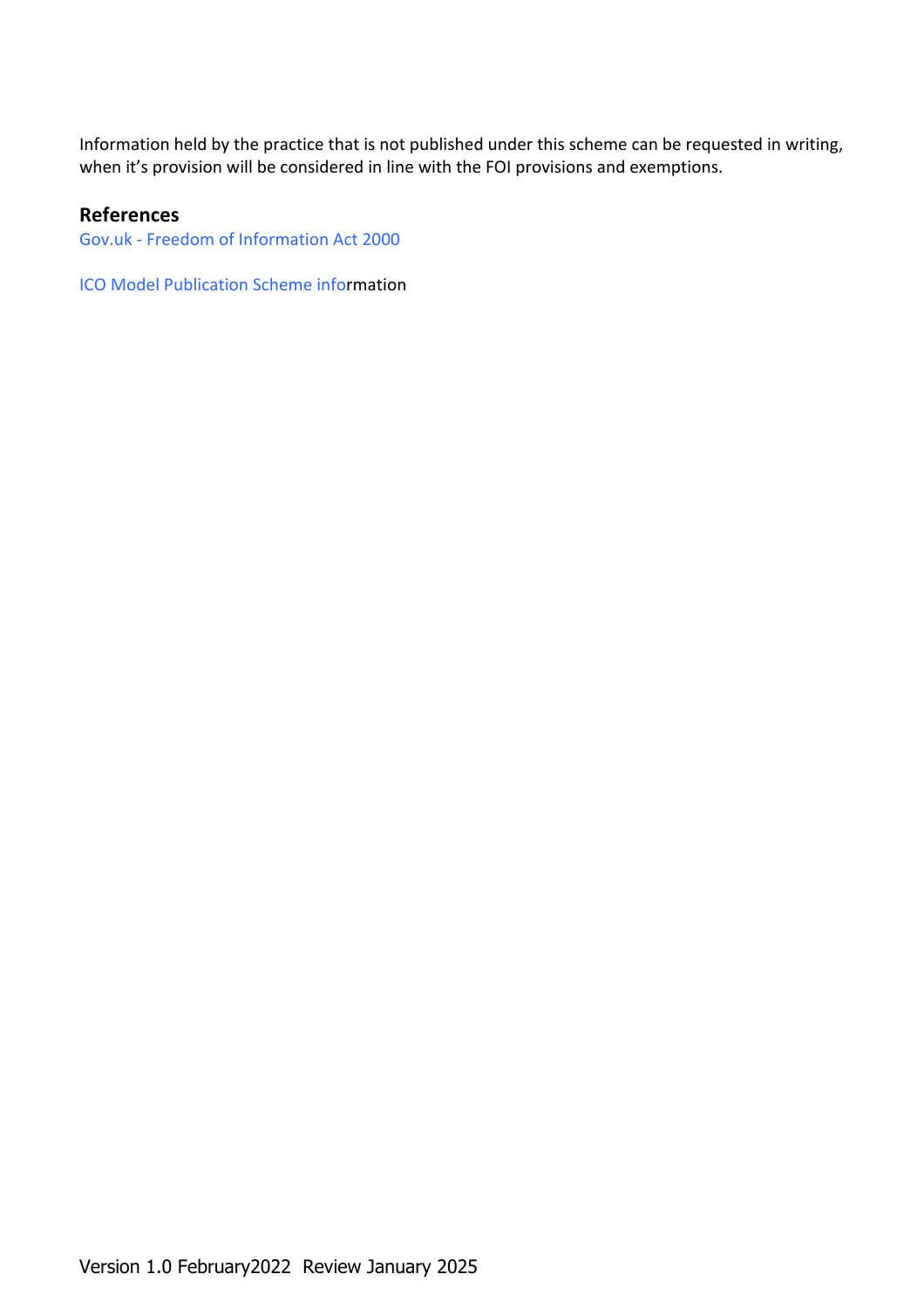## **Information available from** *The red & Green Practice* **(***providing medical services under contract to the NHS***) under the Freedom of Information Act model publication scheme**

Information covered by this scheme is only about the primary, general or personal medical services we provide under contract to the National Health Service.

| Information to be published                                                         | How the information can be   | Cost     |
|-------------------------------------------------------------------------------------|------------------------------|----------|
|                                                                                     | obtained                     | Per page |
|                                                                                     | (e.g. hard copy, website)    |          |
| Class 1 - Who we are and what we do                                                 | Practice website Home page:  |          |
| (Organisational information, structures, locations and contacts)                    |                              |          |
|                                                                                     | https://www.redandgreenpr    |          |
| This will be current information only                                               | actice.co.uk/                |          |
|                                                                                     |                              |          |
|                                                                                     | https://www.redandgreenpr    | N/A      |
| Details of Clinicians - Doctors, nurses etc                                         | actice.co.uk/gps             |          |
|                                                                                     | Website and Practice leaflet | N/A      |
| Contact details for the practice (named contacts where possible with telephone      | https://www.redandgreenpr    |          |
| number and email address (if used))                                                 | actice.co.uk/contact         |          |
|                                                                                     | Website and Practice leaflet | N/A      |
| Opening hours                                                                       | https://www.redandgreenpr    |          |
|                                                                                     | actice.co.uk/contact         |          |
|                                                                                     | On request in writing from   | 35p      |
| Other staffing details                                                              | <b>Practice Manager</b>      |          |
| <b>Meetings with suppliers</b>                                                      | On request in writing from   | 35p      |
| Meetings specifically with pharmaceutical companies and other medical suppliers. We | <b>Practice Manager</b>      |          |
| would expect as a minimum that this information should include the name of the      |                              |          |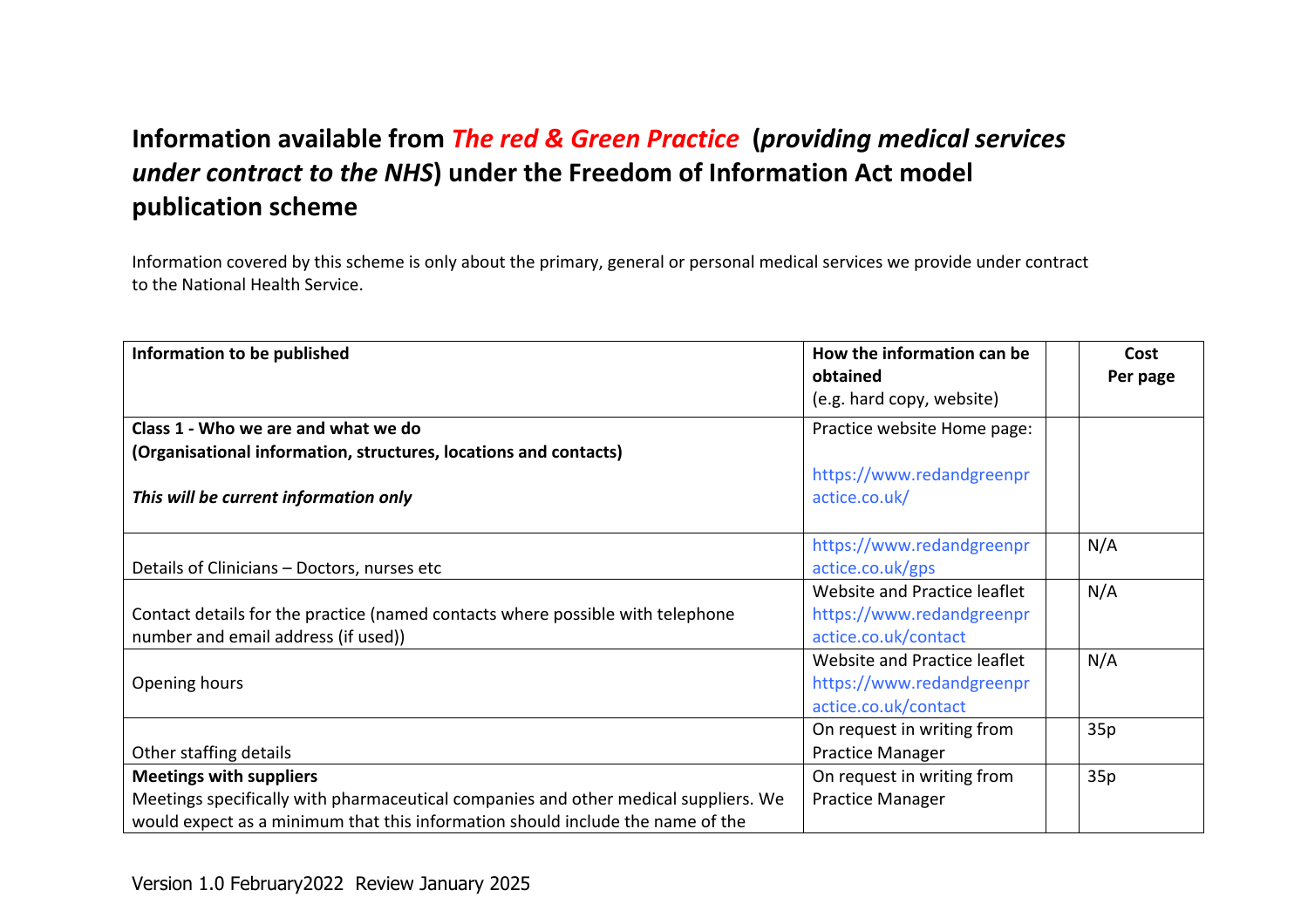| company, the date and, if appropriate, the name of the member(s) of staff attending (if<br>recorded), together with a general indication of the category of meeting, for example<br>marketing or promotion. The names of staff attending should include any senior |                                                                               |                                |
|--------------------------------------------------------------------------------------------------------------------------------------------------------------------------------------------------------------------------------------------------------------------|-------------------------------------------------------------------------------|--------------------------------|
| managers and any medically qualified staff if this information is recorded.                                                                                                                                                                                        |                                                                               |                                |
| Class 2 - What we spend and how we spend it<br>(Financial information relating to projected and actual income and expenditure,<br>procurement, contracts and financial audit)                                                                                      |                                                                               | Maximum<br>charge per<br>sheet |
| Current and previous financial year as a minimum                                                                                                                                                                                                                   |                                                                               |                                |
| Details on NHS/HSC funding received by the practice.<br>We would expect practices to consider publishing as much information as practically                                                                                                                        | Hampshire, Southampton<br>and Isle of Wight CCG:<br>https://www.hampshiresout |                                |
| possible including as much detail as possible.                                                                                                                                                                                                                     | hamptonandisleofwightccg.n<br>hs.uk/                                          |                                |
| Audit of NHS/HSC income                                                                                                                                                                                                                                            | On request in writing from<br><b>Practice Manager</b>                         | 35p                            |
| Details of expenditure items over £10,000 - published at least annually but at a more<br>frequent quarterly or six-monthly interval where practical.                                                                                                               | On request in writing from<br><b>Practice Manager</b>                         | 35p                            |
| List and value of contracts awarded by the practice- this will only include contracts<br>which have been through a formal tendering process.                                                                                                                       | On request in writing from<br><b>Practice Manager</b>                         | 35p                            |
| Staff allowances and expenses that can be incurred or claimed, with totals paid to<br>senior staff members (for the purpose of this document, senior staff are defined as<br>partners or equivalent level), by references to categories.                           | On request in writing from<br><b>Practice Manager</b>                         | 35p                            |
|                                                                                                                                                                                                                                                                    | On request in writing from<br><b>Practice Manager</b>                         | 35p                            |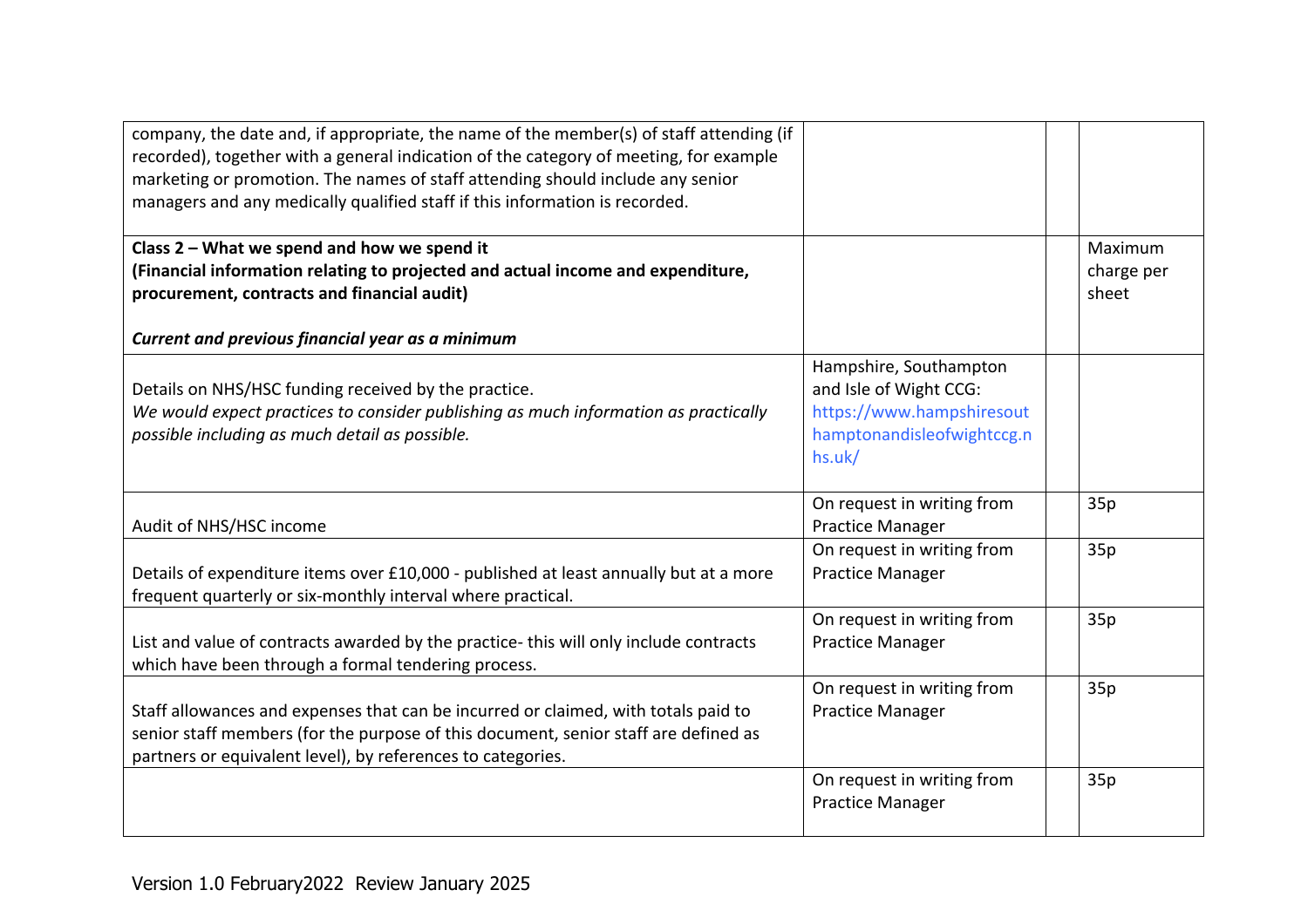| Pay policy                                                                                                                                                                 |                                                                              |            |  |
|----------------------------------------------------------------------------------------------------------------------------------------------------------------------------|------------------------------------------------------------------------------|------------|--|
| Declaration of GPs' NHS/HSC income.<br>The information made available as part of GPs' contractual obligation to publish their<br>net income relating to NHS/HSC contracts, | Website:<br>https://www.redandgreenpr<br>actice.co.uk/gp-pay-<br>statement-1 |            |  |
| Class 3 - What our priorities are and how we are doing                                                                                                                     |                                                                              |            |  |
| (Strategies and plans, performance indicators, audits, inspections and reviews)                                                                                            |                                                                              |            |  |
| Current and previous year as a minimum                                                                                                                                     |                                                                              |            |  |
|                                                                                                                                                                            | Hampshire, Southampton                                                       |            |  |
| Plans for the development and provision of NHS/HSC services                                                                                                                | and Isle of Wight CCG                                                        |            |  |
|                                                                                                                                                                            | https://www.hampshiresout                                                    |            |  |
|                                                                                                                                                                            | hamptonandisleofwightccg.n                                                   |            |  |
|                                                                                                                                                                            | hs.uk/aboutus/strategies-                                                    |            |  |
|                                                                                                                                                                            | and-plans                                                                    |            |  |
|                                                                                                                                                                            | <b>Or Practice Website</b>                                                   |            |  |
|                                                                                                                                                                            | <b>QOF website:</b>                                                          |            |  |
| Performance data including performance against targets                                                                                                                     | https://qof.digital.nhs.uk/                                                  |            |  |
|                                                                                                                                                                            | Individual websites for each                                                 |            |  |
| Inspection reports by regulators: the CQC, HIW, RQIA and HSCB and any other                                                                                                | organisation                                                                 |            |  |
| regulators.                                                                                                                                                                | CQC - latest inspection rating                                               |            |  |
|                                                                                                                                                                            | available on practice website:                                               |            |  |
|                                                                                                                                                                            | https://www.cqc.org.uk/loca                                                  |            |  |
|                                                                                                                                                                            | tion/1-550899237                                                             |            |  |
| Class 4 – How we make decisions                                                                                                                                            |                                                                              | Maximum    |  |
| (Decision making processes and records of decisions)                                                                                                                       |                                                                              | charge per |  |
|                                                                                                                                                                            |                                                                              | sheet      |  |
| Current and previous year as a minimum                                                                                                                                     |                                                                              |            |  |
|                                                                                                                                                                            |                                                                              |            |  |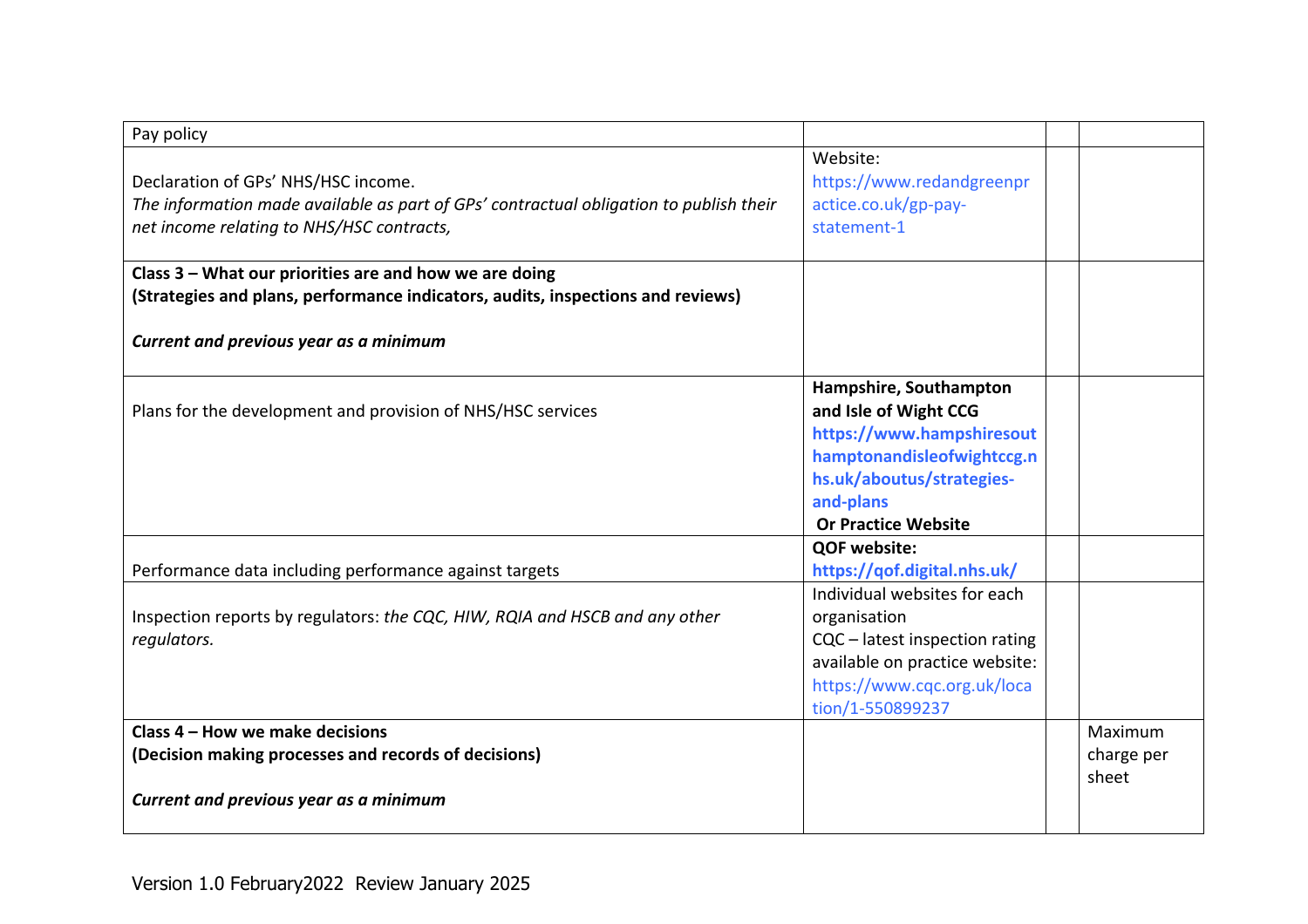|                                                                                                                       | On request in writing from    | 35p                 |
|-----------------------------------------------------------------------------------------------------------------------|-------------------------------|---------------------|
| Records of decisions made in the practice affecting the provision of NHS/HSC services.                                | <b>Practice Manager</b>       |                     |
| Class 5 - Our policies and procedures                                                                                 |                               | Maximum             |
|                                                                                                                       |                               |                     |
| (Current written protocols, policies and procedures for delivering our services and<br>responsibilities)              |                               | charge per<br>sheet |
|                                                                                                                       |                               |                     |
| <b>Current information only.</b>                                                                                      |                               |                     |
| Here we have listed the policies we would expect practices to have. Any additional<br>policies should also be listed. |                               |                     |
| Mark "not held" against any policies that are not actually held.                                                      |                               |                     |
|                                                                                                                       | On request in writing from    | 35p                 |
| Policies and procedures about customer service                                                                        | <b>Practice Manager</b>       |                     |
|                                                                                                                       |                               |                     |
|                                                                                                                       | On request in writing from    | 35p                 |
| Internal instructions to staff and policies relating to the delivery of services                                      | <b>Practice Manager</b>       |                     |
|                                                                                                                       | On request in writing from    | 35p                 |
| Policies and procedures about the recruitment and employment of staff                                                 | <b>Practice Manager</b>       |                     |
|                                                                                                                       | On request in writing from    | 35p                 |
| Equality and diversity policy                                                                                         | <b>Practice Manager</b>       |                     |
|                                                                                                                       | On request in writing from    | 35p                 |
| Health and safety policy                                                                                              | <b>Practice Manager</b>       |                     |
|                                                                                                                       | Website and Practice leaflet: |                     |
| Complaints procedures (including those covering requests for information and                                          | https://www.redandgreenpr     |                     |
| operating the publication scheme)                                                                                     | actice.co.uk/complain-        |                     |
|                                                                                                                       | comment-suggestion            |                     |
|                                                                                                                       | Practice website:             |                     |
| Data protection policies - privacy notices                                                                            | https://www.redandgreenpr     |                     |
|                                                                                                                       | actice.co.uk/privacy-notice   |                     |
|                                                                                                                       | Privacy Notice on Website     |                     |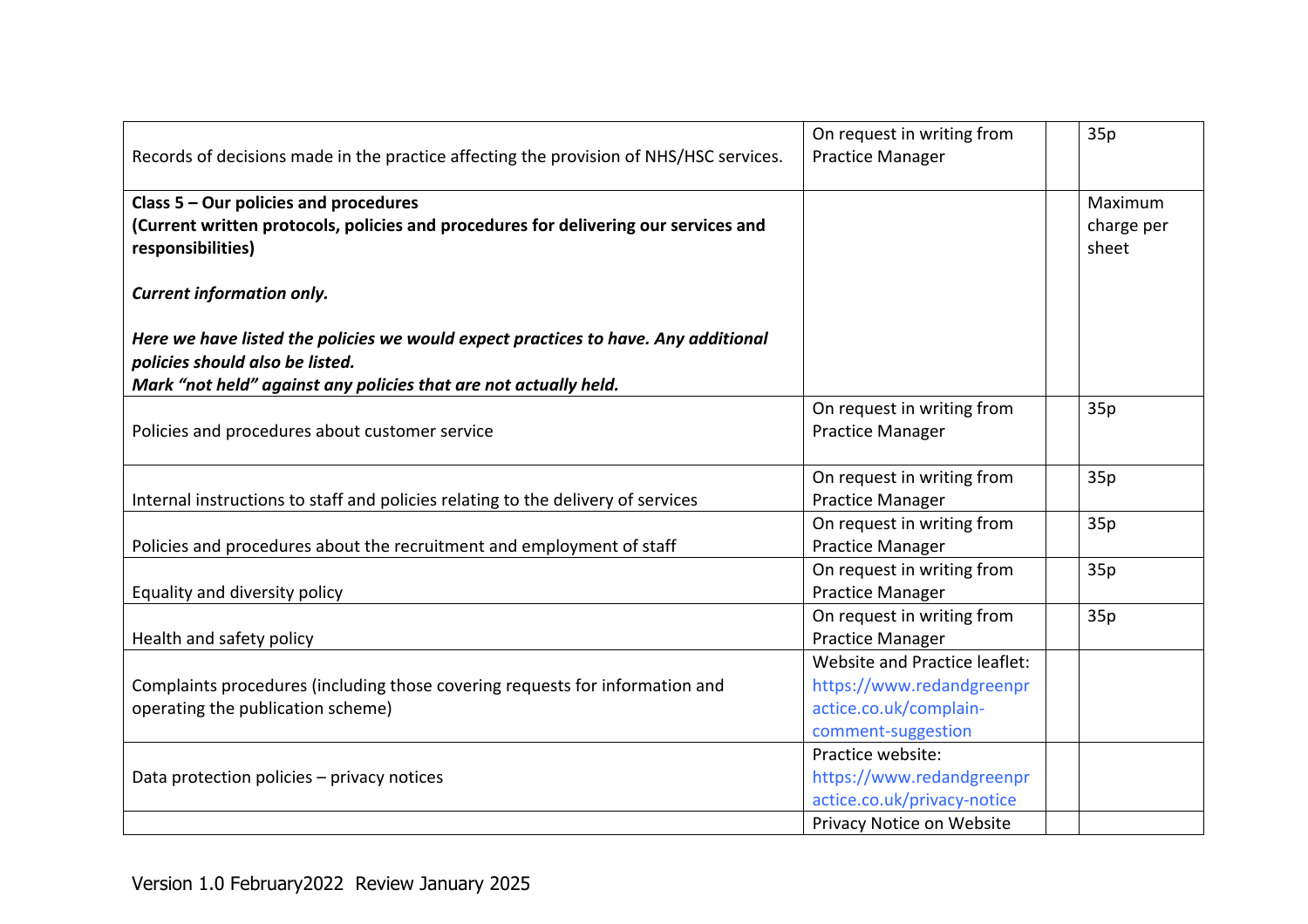| Records management policies (records retention, destruction and archive)                    | And                           |  |
|---------------------------------------------------------------------------------------------|-------------------------------|--|
|                                                                                             | <b>NHS Records Management</b> |  |
|                                                                                             | <b>Code of Practice 2021</b>  |  |
|                                                                                             | Practice website:             |  |
| Policies and procedures for handling requests for information                               | https://www.redandgreenpr     |  |
|                                                                                             | actice.co.uk/patientaccess    |  |
| Class $6$ – Lists and Registers                                                             |                               |  |
|                                                                                             |                               |  |
| <b>Currently maintained lists and registers only</b>                                        |                               |  |
|                                                                                             | None held                     |  |
| We recognise that it is unlikely that GPs are going to have registers available for public  |                               |  |
| inspection and while this remains the case "none held" can be entered in this section.      |                               |  |
|                                                                                             | None held                     |  |
| Any publicly available register or list (if any are held this should be publicised; in most |                               |  |
| circumstances existing access provisions will suffice).                                     |                               |  |
|                                                                                             |                               |  |
| Class $7 -$ The services we offer                                                           |                               |  |
| (Information about the services we offer, including leaflets, guidance and newsletters      |                               |  |
| produced for the public)                                                                    |                               |  |
|                                                                                             |                               |  |
| <b>Current information only</b>                                                             |                               |  |
|                                                                                             | <b>GMS Contract</b>           |  |
| The services provided under contract to the NHS/HSC                                         | https://www.england.nhs.uk    |  |
|                                                                                             | /gp/investment/gp-contract/   |  |
|                                                                                             | <b>None</b>                   |  |
| Charges for any of these services                                                           |                               |  |
|                                                                                             | Practice website              |  |
| <b>Information leaflets</b>                                                                 | https://www.redandgreenpr     |  |
|                                                                                             | actice.co.uk/self-help-advice |  |
|                                                                                             | or on request from practice   |  |
|                                                                                             | Practice website              |  |